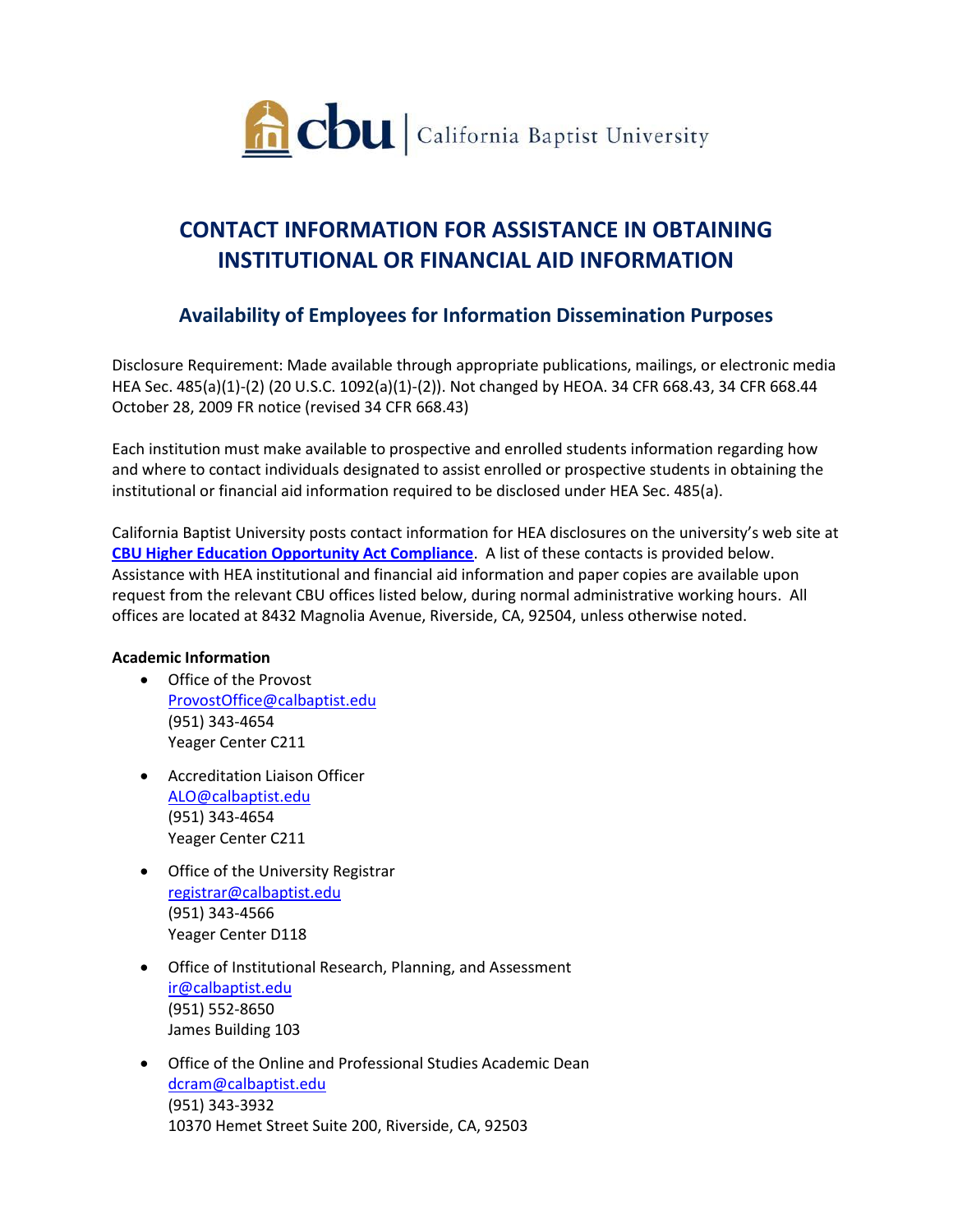Online and Professional Studies Registrar [OPSRegistrar@calbaptist.edu](mailto:OPSRegistrar@calbaptist.edu)  (951) 343-5568 10370 Hemet Street Suite 200, Riverside, CA, 92504

# **Campus Store**

- Campus Store Director [cbracey@calbaptist.edu](mailto:cbracey@calbaptist.edu) (951) 343-4456 Lancer Plaza 208
- Textbook Manager [TDiaz@calbaptist.edu](mailto:TDiaz@calbaptist.edu) (951) 343-4607 Lancer Plaza 208

# **Career Center**

 Career Center [CareerCenter@calbaptist.edu](mailto:CareerCenter@calbaptist.edu) (951) 343-5031 Business Building 118

# **Financial Aid**

- Financial Aid Office [finaid@calbaptist.edu](mailto:finaid@calbaptist.edu) (951) 343-4236 Yeager Center B123
- **•** Student Accounts Office [StudentAccounts@calbaptist.edu](mailto:StudentAccounts@calbaptist.edu) (951) 343-4371 Lancer Arms 42

# **Teacher Preparation**

 Dean of the Dr. Bonnie G. Metcalf School of Education [eolson@calbaptist.edu](mailto:eolson@calbaptist.edu) (951) 343-4448 Yeager Center B228

#### **Public Safety**

 CBU Department of Public Safety [publicsafety@calbaptist.edu](mailto:publicsafety@calbaptist.edu) (951) 343-4311 Lancer Arms 31

#### **Information Technology**

**• Information Technology Services Help Desk** [hdesk@calbaptist.edu](mailto:hdesk@calbaptist.edu) (951) 343-4444 James Building 152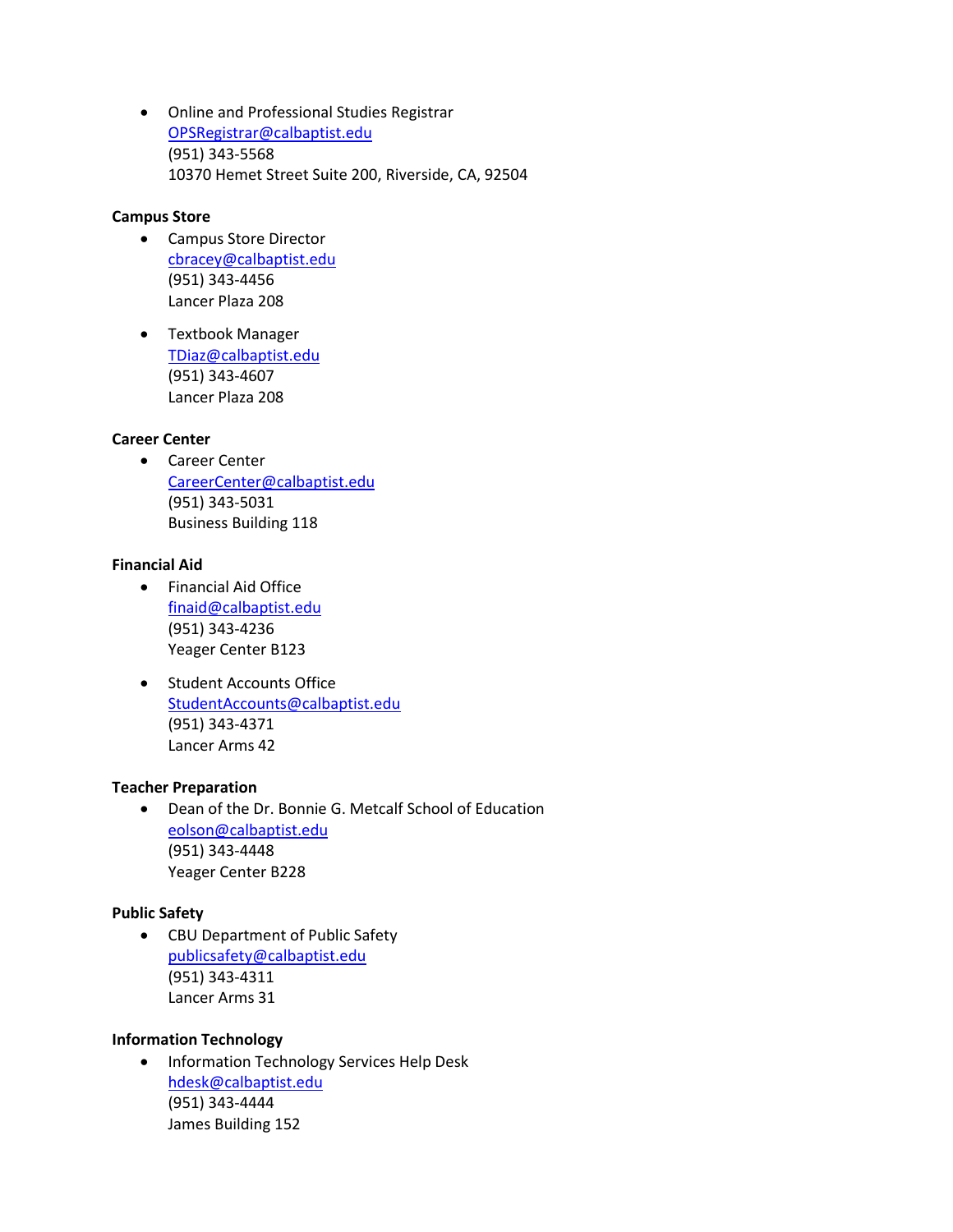Associate Vice President for Information Technology [thong@calbaptist.edu](mailto:thong@calbaptist.edu) (951) 343-3987 10370 Hemet Street Suite 200, Riverside, CA, 92504

# **Student Services**

- Student Services [StudentServices@calbaptist.edu](mailto:StudentServices@calbaptist.edu)  (951) 343-4217 Yeager Center D243
- Community Life [CommunityLife@calbaptist.edu](mailto:CommunityLife@calbaptist.edu) (951) 343-4425 Lancer Plaza 319
- Athletics Department [lbouchie@calbaptist.edu](mailto:lbouchie@calbaptist.edu) (951) 343-4318 Van Dyne Gym 201

# **University Information**

- Accreditation Liaison Officer [ALO@calbaptist.edu](mailto:ALO@calbaptist.edu) (951) 343-4654 Yeager Center C211
- Disability Services [ds38@calbaptist.edu](mailto:ds38@calbaptist.edu) (951) 552-8814 Lancer Arms 38
- Office of General Counsel [jpellegrene@calbaptist.edu](mailto:jpellegrene@calbaptist.edu) (951) 343-4554 Yeager Center D226
- Office of Institutional Research, Planning, and Assessment (Student Diversity, College Navigator) [ir@calbaptist.edu](mailto:ir@calbaptist.edu) (951) 552-8650 James Building 103
- **•** Student Services (Complaints or Grievances) [StudentServices@calbaptist.edu](mailto:StudentServices@calbaptist.edu)  (951) 343-4217 Yeager Center D243
- Office of the University Registrar (Veterans Information) [sleader@calbaptist.edu](mailto:sleader@calbaptist.edu) (951) 552-8522 Yeager Center D118